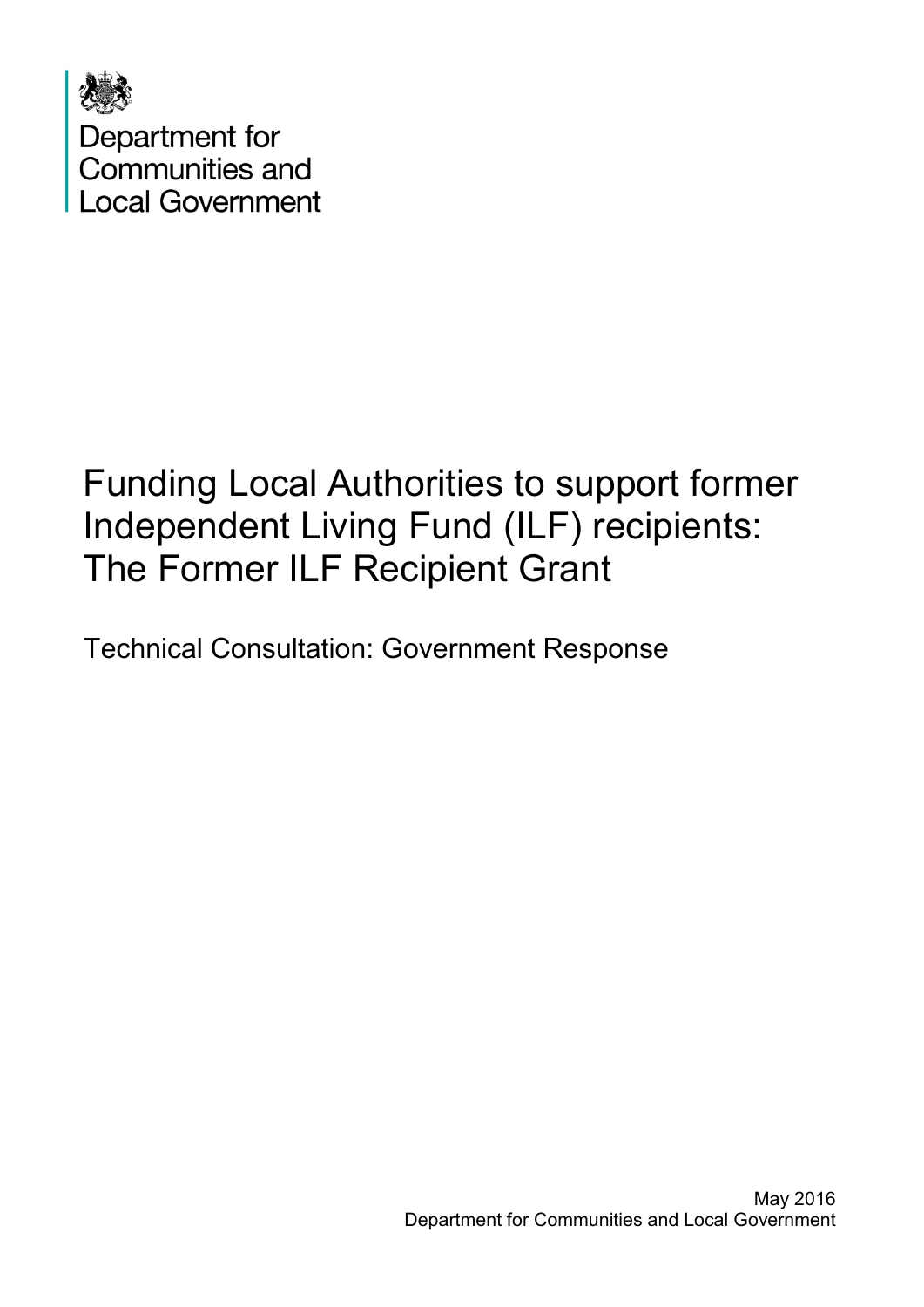

*© Crown copyright, 2016*

*Copyright in the typographical arrangement rests with the Crown.*

You may re-use this information (not including logos) free of charge in any format or medium, under the terms of the Open Government Licence. To view this licence[,http://www.nationalarchives.gov.uk/doc/open-government-licence/version/3/](http://www.nationalarchives.gov.uk/doc/open-government-licence/version/3/) or write to the Information Policy Team, The National Archives, Kew, London TW9 4DU, or email: [psi@nationalarchives.gsi.gov.uk.](mailto:psi@nationalarchives.gsi.gov.uk)

This document/publication is also available on our website at [www.gov.uk/dclg](http://www.gov.uk/dclg)

If you have any enquiries regarding this document/publication, complete the form at <http://forms.communities.gov.uk/> or write to us at:

Department for Communities and Local Government Fry Building 2 Marsham Street London SW1P 4DF Telephone: 030 3444 0000

For all our latest news and updates follow us on Twitter:<https://twitter.com/CommunitiesUK>

May 2016

ISBN: 978-1-4098-4833-2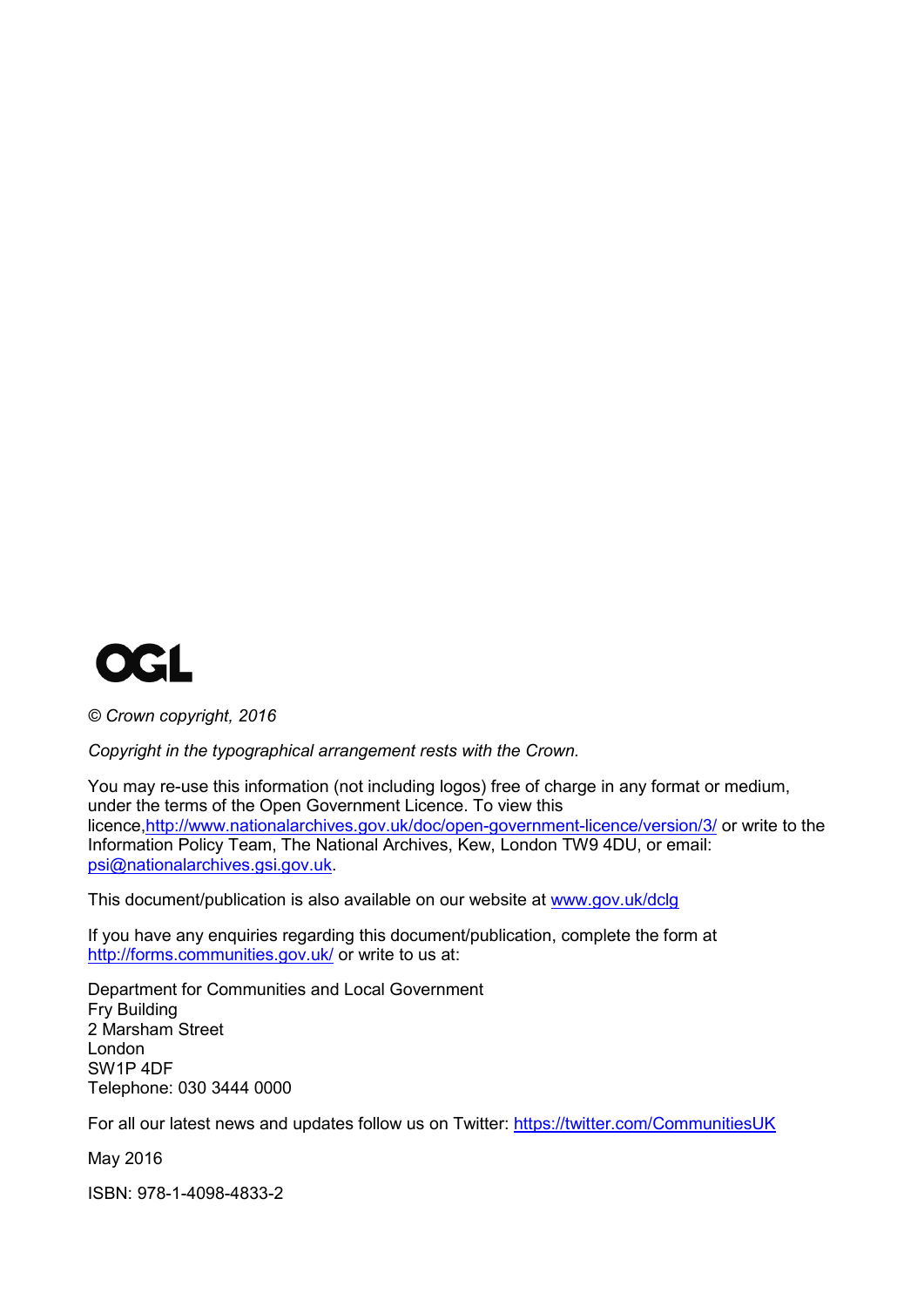# **Contents**

| 1. Introduction                                   |   |
|---------------------------------------------------|---|
| 2. Consultation Responses and Government Response | 5 |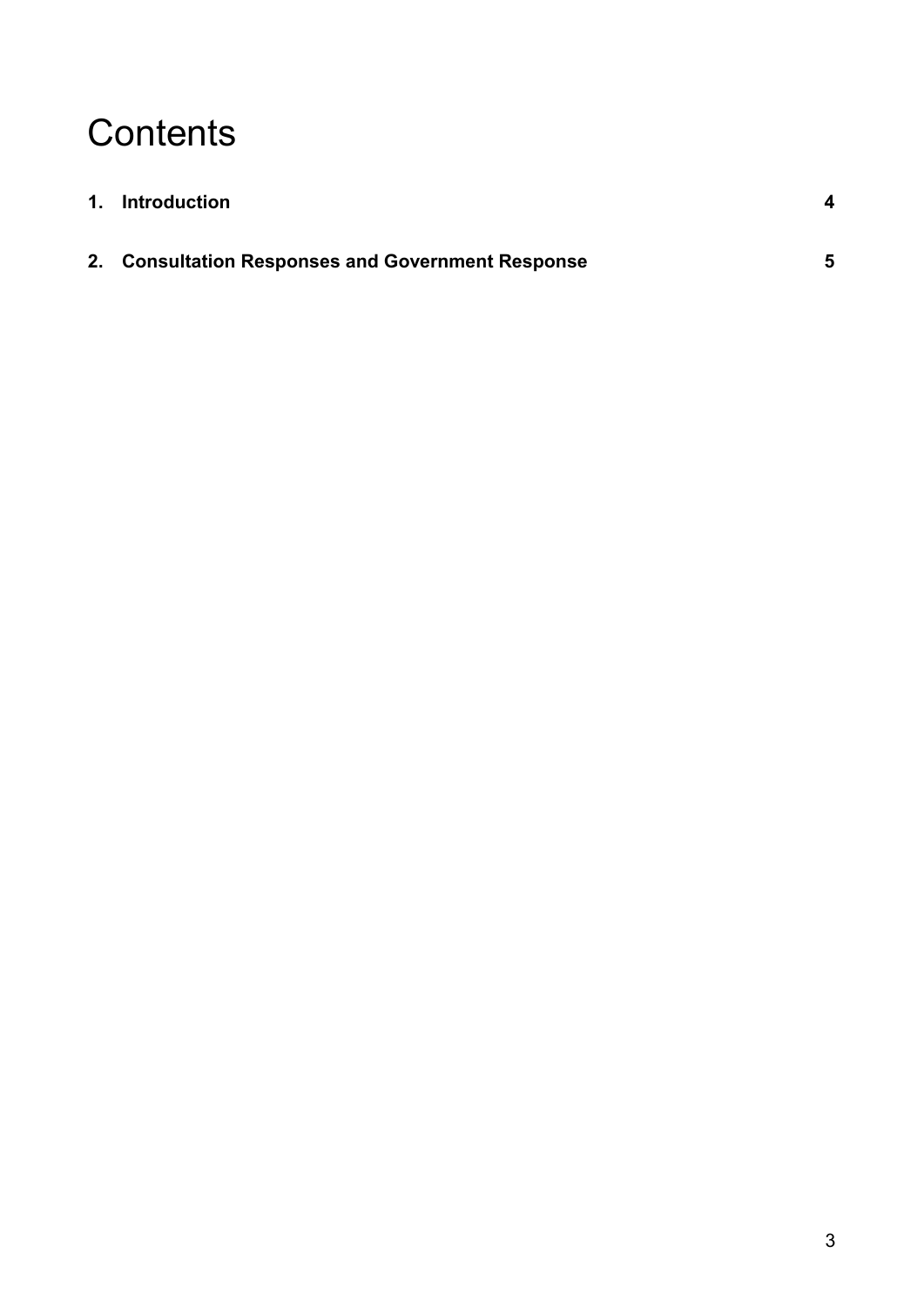## <span id="page-3-0"></span>**1. Introduction**

- [1](#page-3-1).1 On 10 February 2016, the Government commenced consultation<sup>1</sup> on the new 'Former Independent Living Fund (ILF) Recipient Grant'. The purpose of the grant is to enable local authorities to continue to support service users previously in receipt of the ILF. This document sets out how the Government intends to proceed.
- 1.2 The ILF was established in 1988 to enable disabled people to continue to live in the community rather than in residential care. It was managed by the ILF Trust, set up by the Department for Work and Pensions.
- 1.3 Following a decision by the Coalition Government, the ILF was closed on 30 June 2015, creating a single care system managed by local government. This followed the introduction of the Care Act 2014 which ensured that the key features of ILF support, namely personalisation, choice and control, are now part of mainstream adult social care system.
- 1.4 In announcing the decision to close the ILF, the Government stated that funding for 2015/16 in respect of former ILF users was to be distributed between councils in England and the devolved administrations in Scotland and Wales, in a way that reflected the ILF's forecast expenditure in each area at the point of closure.
- 1.5 At the time of the ILF's closure there were agreed support packages for English ILF users amounting to £186.2 million for 2015/16. The ILF Trust deducted 25 per cent of this total to cover payments during the first quarter of 2015-16. The remaining 75 per cent, £139.7 million, represented the maximum amount that local authorities would need to allow them to fully fund the remaining commitments to former ILF users for the remainder of the financial year.
- 1.6 The Government therefore issued a grant worth £139.7 million to local authorities in England, covering the remaining 9 months of 2015/16. To address future funding of local authorities, the Government published a consultation on the value and distribution methodology for the new 'Former ILF Recipient Grant'.
- 1.7 The consultation invited comments specifically on the proposed methodology for both the overall value of the grant and how the funding is to be allocated between local authorities.
- 1.8 In addition, the consultation sought views on the Government's draft equalities statement which set out provisional views on the equalities impacts on those with protected characteristics.

<span id="page-3-1"></span> $\frac{1}{1}$ <sup>1</sup>https://www.gov.uk/government/uploads/system/uploads/attachment\_data/file/499151/Former\_ILF\_Recipient\_Gr ant Consultation.pdf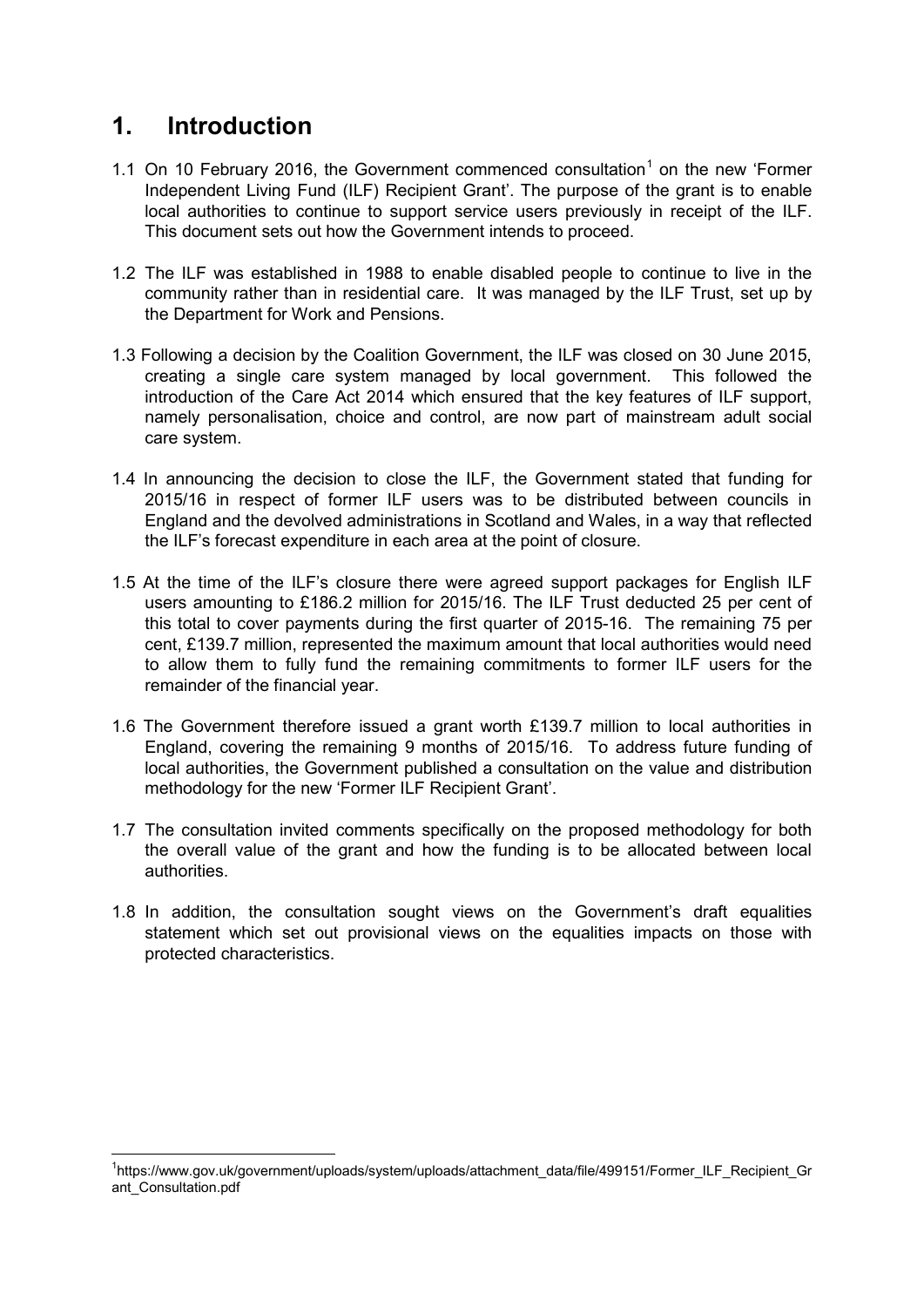## <span id="page-4-0"></span>**2. Consultation Responses and Government Response**

### Overall summary

2.1 The consultation was undertaken between 10 February 2016 and 22 March 2016. There were 31 responses to the consultation. Responses from local authorities represented the largest group of respondents (22 responses). The questions on which the consultation sought views were as follows;

#### **Q1. Do you have any comments on the proposal to use the ILF model to calculate the value of the Former ILF Recipient Grant?**

**Q2. Do you have any comments or suggestions about the proposal to continue to maintain the link between historic ILF client numbers and the distribution of the Former ILF recipient Grant?** 

#### **Q3. Do you have any comments with our provisional equalities assessment?**

- 2.2 The following is a breakdown of the profile of responses:
	- Unitary Councils 8
	- District Councils 7
	- County Councils 7
	- Members of the public / Former ILF recipients or family members  $-5$
	- Representative bodies  $-3$
	- $\bullet$  Other  $-1$
- 2.3 In addition, to ensure that the consultation engaged effectively with council health and social care officials, the Government discussed the contents of the consultation at the County Council Network Health & Social Care Forum. Initially established as the Care Bill Implementation Group, the Forum consists of senior adult social care officers from across England.
- 2.4 The majority of those who responded broadly welcomed the proposals. All responses were considered and the Government would like to thank everyone who took the time to respond.

### What respondents said and the Government's response

#### **Do you have any comments on the proposal to use the ILF model to calculate the value of the Former ILF Recipient Grant?**

2.5 Of the responses received 55.1 per cent supported the proposal to calculate the value of the 'Former ILF Recipient Grant' using the now closed ILF Trust's financial model, whilst 22.6 per cent disagreed and 22.3 per cent did not signal a position. Of those that disagreed with the proposal, the most common concern was that the Government had not included in its valuation the introduction of the National Living Wage (NLW).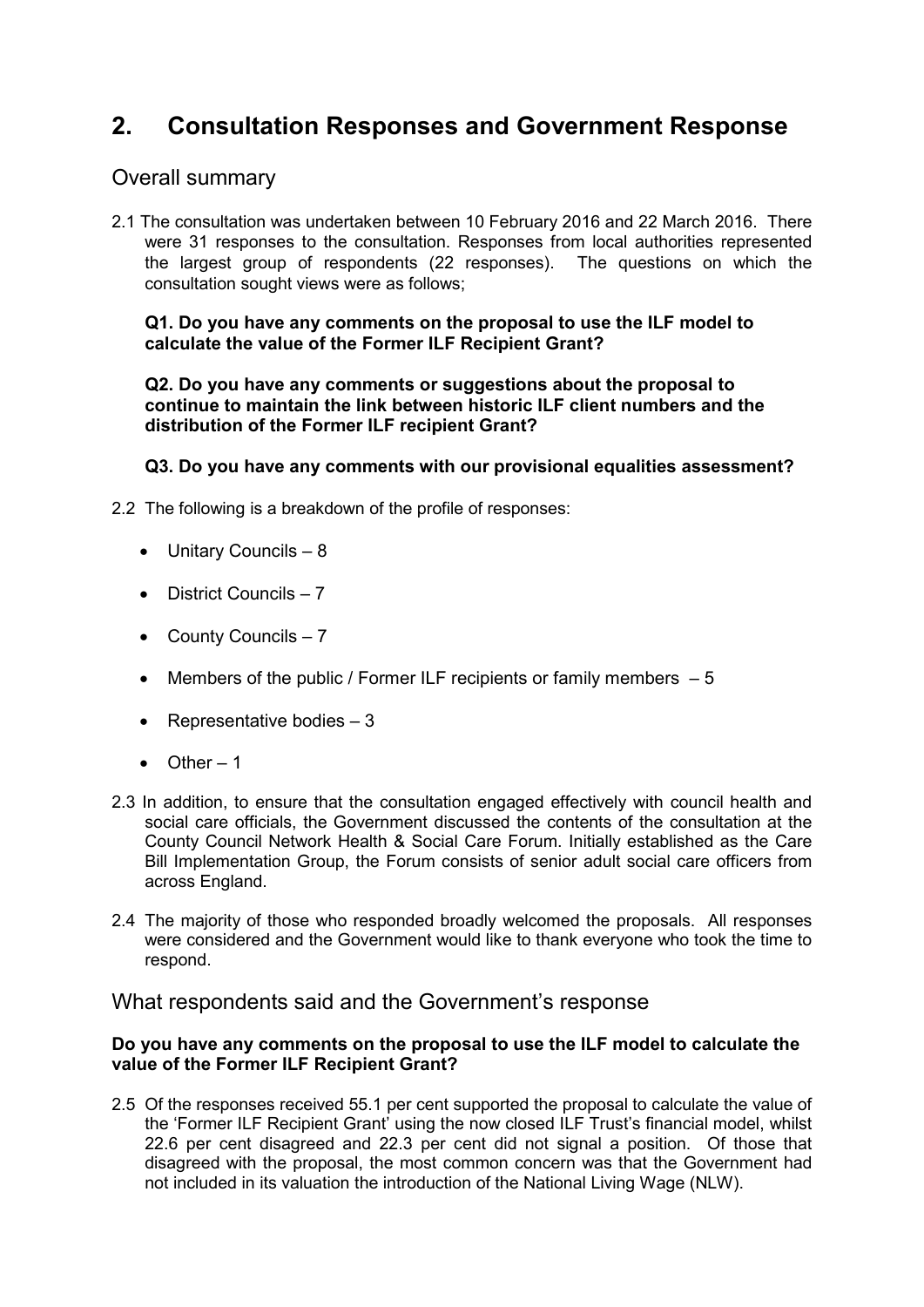2.6 The Government considered this the introduction of the NLW against the New Burdens  $d$  doctrine<sup>[2](#page-5-0)</sup> which assesses whether local government should be funded for changes in their duties caused by central government policy. In line with the doctrine, as all sectors will be subject to ensuring that employees are paid the NLW, the Government does not agree that additional funding to compensate for its introduction should be included when calculating the value of this grant.

#### **The Government's response**

2.7 The Government has carefully considered the responses and given the majority support of the proposals, alongside the fact that the model is based on several years of accurate expenditure data, it will proceed in using the ILF Trust's model to calculate the value of the 'Former ILF Recipient Grant'.

#### **Do you have any comments or suggestions about the proposal to continue to maintain the link between historic ILF client numbers and the distribution of the Former ILF recipient Grant?**

- 2.8 Of the responses received 67.8 per cent supported the proposal to link historic ILF client numbers to the distribution of the 'Former ILF Recipient Grant', 6.5 per cent disagreed and 25.7 per cent did not signal a position.
- 2.9 One response suggested that funding should reflect claimant numbers if the ILF had not closed to new applicants in 2010. It claimed that by not doing so, the allocations were not reflective of need in individual areas. However, following the closure of the ILF, the Government has not made local authorities responsible for providing support to new claimants. Funding has been provided specifically to reflect the duty to look after existing ILF claimants transferred to local authorities.
- 2.10 In addition, one response argued that attrition rates would likely vary between Group  $1<sup>3</sup>$  $1<sup>3</sup>$  $1<sup>3</sup>$ and Group  $2<sup>4</sup>$  $2<sup>4</sup>$  $2<sup>4</sup>$  users and the distribution should reflect this. As the value of the grant in 15/16 was based on actual remaining commitments to ILF users, local variations in Group 1 and Group 2 uptake were taken into account when the distribution was set at the time of the ILF's closure.

#### **The Government's response**

2.11 The Government has carefully considered the responses and given the majority support of the proposals it will proceed to directly link local authority allocations with expenditure patterns at the time of the ILF's closure.

#### **Do you have any comments with our provisional equalities assessment?**

2.12 The Government also asked for views on a draft Equalities Statement. Of the responses received, 71.0 per cent were either content or made no comment, whilst 29.0 per cent believed that further consideration was necessary. Of those replies, a number believed that ring-fencing funding would better protect ILF users.

<span id="page-5-1"></span><span id="page-5-0"></span><sup>&</sup>lt;sup>2</sup> https://www.gov.uk/government/publications/new-burdens-doctrine-guidance-for-government-departments  $^3$  Group 1 were ILF users who started receiving funding before February 1993. There was no requirement for their lo

<span id="page-5-2"></span> $4\sigma$  Group 2 were ILF users who started receiving funding from April 1993 onwards. They were required to have had at least £200 of services provided by their local authority each week in order to receive ILF funding.